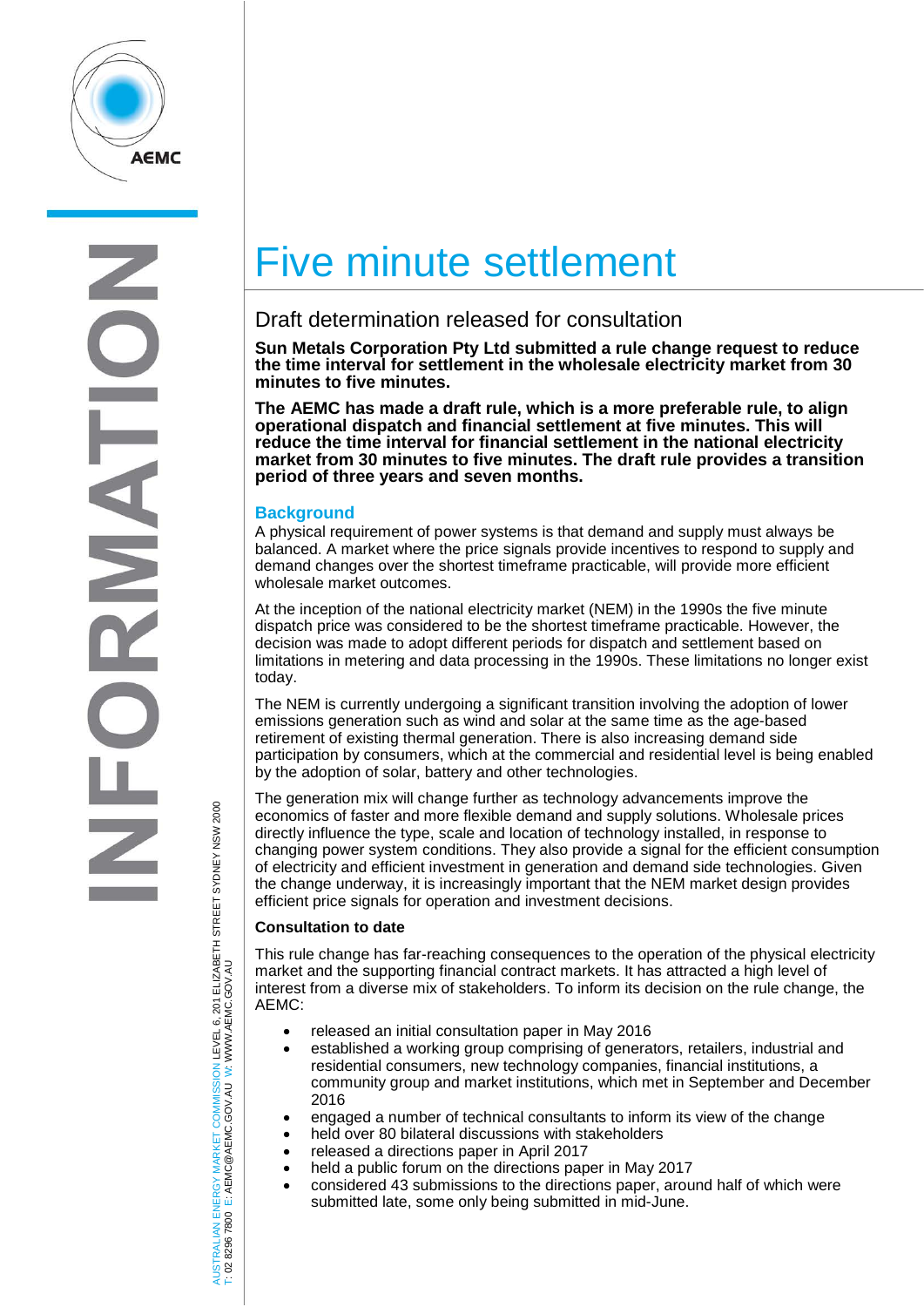#### **The rule change request**

Sun Metals proposed that the time interval for financial settlement in the NEM be reduced to five minutes so as to align financial settlement with operational dispatch. Sun Metals submitted that the mismatch between the dispatch and settlement intervals leads to inefficiencies in the operation and generation mix of the market. Specifically, it:

- accentuates strategic late rebidding, where generators have been observed to withdraw generation capacity in order to influence price outcomes
- impedes market entry for fast response generation and demand side response.

The accompanying fact sheet explains how the electricity spot market works.<sup>[1](#page-1-0)</sup> It includes description of the current dispatch and settlement processes.

#### **The benefits of five minute settlement**

Aligning dispatch and settlement at five minutes would have the following significant enduring benefits relative to the current arrangements:

- improved price signals for more efficient generation and use of electricity
- improved price signals for more efficient investment in capacity and demand response technologies to balance supply and demand
- improved bidding incentives.

By aligning the financial incentives for participants with the physical operation of the market, five minute settlement will more accurately reward those who can deliver supply or demand side responses when they are needed by the power system. In contrast, 30 minute settlement provides an incentive to respond to expected 30 minute prices, rather than the five minute dispatch price. This pricing distortion leads to generator and demand responses that can occur up to 25 minutes after they are required by the power system.

Aligning dispatch and settlement at five minutes and creating an improved price signal also provides the right incentives for innovation and investment. The expected result over time is a more efficient mix of generation assets and demand response technologies leading to lower supply costs. This will benefit consumers as reduced wholesale electricity costs flow through to lower retail prices.

### **Effects of five minute settlement on hedging and risk management**

Market participants and intermediaries enter into contracts external to the NEM physical market to manage the risks associated with volatile demand and supply conditions and hence wholesale spot prices. The contract market plays a crucial role in reducing price uncertainty for generators, retailers, major industry and consumers of electricity, by:

- allowing generators to manage risk, secure finance and provides signals for ongoing investment in generation capacity
- enabling generators to receive payments for having capacity available, even when they are not providing energy to the market
- providing retailers with the stability in their wholesale purchase costs necessary to deliver price stability for consumers
- allowing retailers to secure financing for their own operations
- providing major energy users, such as large industry, with security of supply and price stability.

Given the importance of liquidity in the contract market, it is vital that disruption to this market is minimised.

Concerns have been raised that five minute settlement would potentially result in a reduction in the supply of 'cap' contracts, a risk management product that retailers and large energy users use as protection against high spot prices and to underpin the finance of much of the existing fast response generation technology. Stakeholders have indicated uncertainty as to whether gas peaking generators will be able to defend the contracts and offer the same volume to the market. This could damage competition in the retail market and lead to higher prices for consumers.

There are potentially risks to the contract market associated with moving to five minute settlement. However, analysis done suggests that five minute settlement will still allow for hedging and risk management outcomes. This is because:

 $\overline{a}$ 

**Aligning dispatch and settlement at five minutes would have significant enduring benefits relative to the current arrangements.**

<span id="page-1-0"></span><sup>1</sup> AEMC, *Fact sheet: how the spot market works*, September 2017, Sydney.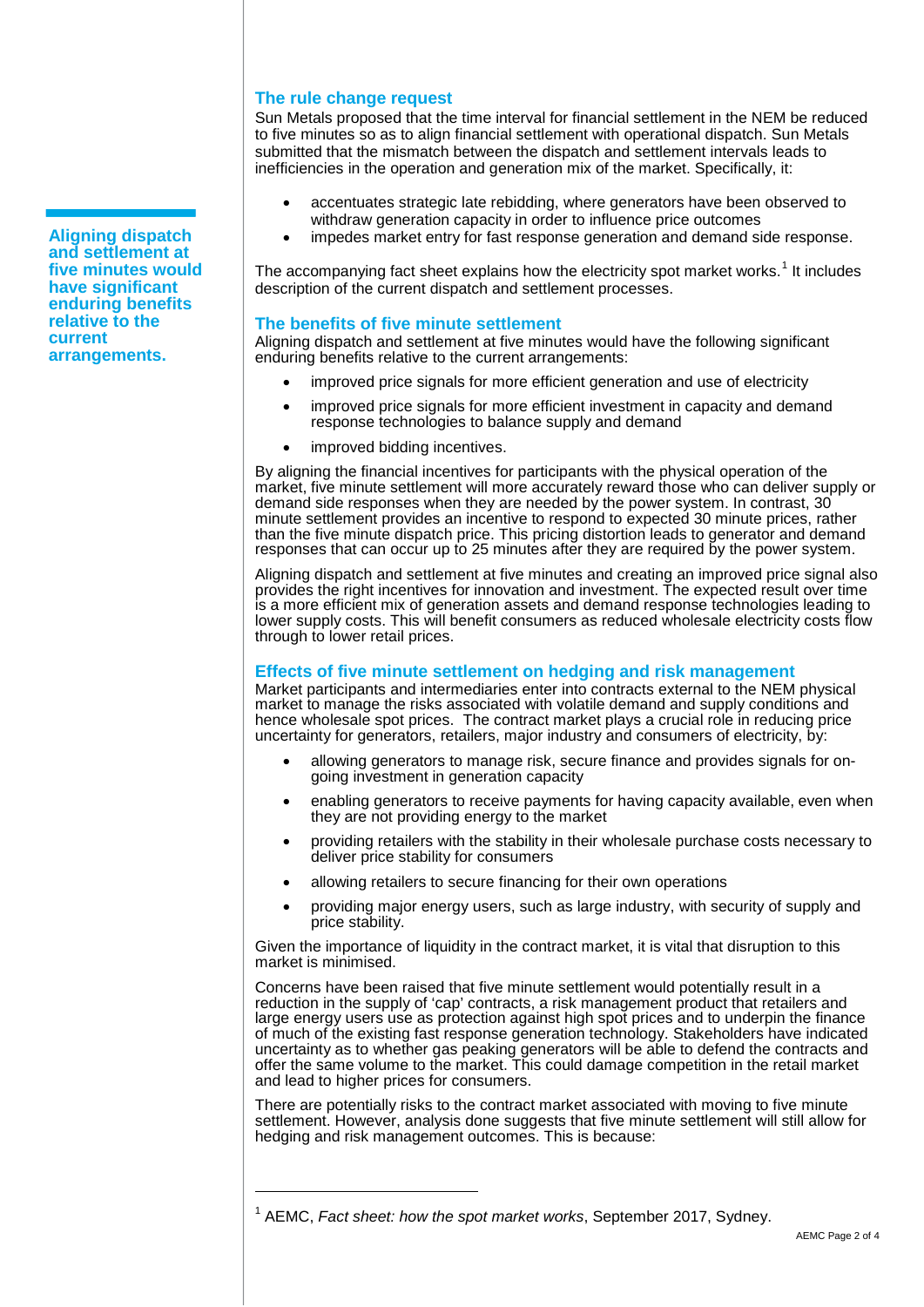**The risks of five minute settlement to the contracts market and to system security and reliability are manageable.**

- generators will have strong incentives to continue selling the same, or similar, contracts to what they currently offer
- there appear to be a range of alternatives risk management options available that could be developed given sufficient lead time. These include applications involving new and emerging storage and demand response technologies that can be utilised to achieve similar risk management outcomes. Other potential sellers of cap contracts include thermal generators and financial intermediaries.

# **Effects of five minute settlement on system security and reliability**

Some stakeholders raised concerns that the rule, if made, would:

- encourage greater volumes of fast ramping capability (e.g. batteries) that is invisible to the Australian Energy Market Operator (AEMO), making it harder for AEMO to manage system security
- impact the ability of gas peaking generators to offer caps and remain financially viable, causing them to exit the market, reducing both system security and reliability.

There are potential risks to system security and reliability with the introduction of five minute settlement. However, the Commission is satisfied that there is no direct threat to system security or reliability from making the rule change because:

- work is underway to promote the effective and efficient integration of fast frequency response technologies into the NEM
- peaking generators are likely to continue selling cap contracts under five minute **settlement**
- the creation of a market for the supply of inertia services is being considered  $-$  this may in future offer additional revenue streams to support existing synchronous generation
- recent gas generation and storage commitments and investment decisions highlight the speed with which new technologies can be implemented in the face of emerging supply shortfalls.

### **Implementation**

The benefits of five minute settlement will be maximised by:

- having mandatory five minute settlement for all wholesale market participants, rather than optional demand-side participation in five minute settlement on a permanent basis
- using revenue metering data, rather than supervisory control and data acquisition (SCADA) data, which while involving lower implementation costs, are less accurate and not widely available for all market participants.

The draft rule reflects this position and its key features are as follows:

- If the Commission makes a final rule that reflects the draft rule, it will commence on Thursday, 1 July 2021. This would be a transition period of three years and seven months.
- Five minute settlement is implemented in the NEM by amending the definition of a trading interval from a 30 minute period to a five minute period. Bidding and offering into the NEM, the online dispatch process, settlement, intervention pricing, the calculation of trading amounts, the calculation of the cumulative price threshold, and periodic energy metering are done on a five minute trading interval basis.
- The spot price is now determined for each five minute trading interval. The spot price is no longer the time-weighted averaging of dispatch prices across a 30 minute timeframe.
- A new definition of 30 minute period is created to apply to provisions in the national electricity rules (NER) which should continue to operate on a 30 minute basis. For example, in relation to the projected assessment of system adequacy (PASA) processes. AEMO is also required to calculate and publish 30 minute spot prices (calculated in the same way that the current spot price is calculated).
- Types 1, 2 and 3 meters will need to record and store five minute data from the commencement date of the rule.
- *Type 4* meters at a transmission network connection point or distribution network connection point where the relevant financially responsible market participant is a *Market Generator* or *Small Generation Aggregator* will need to record and store five minute data from the commencement date of the rule.